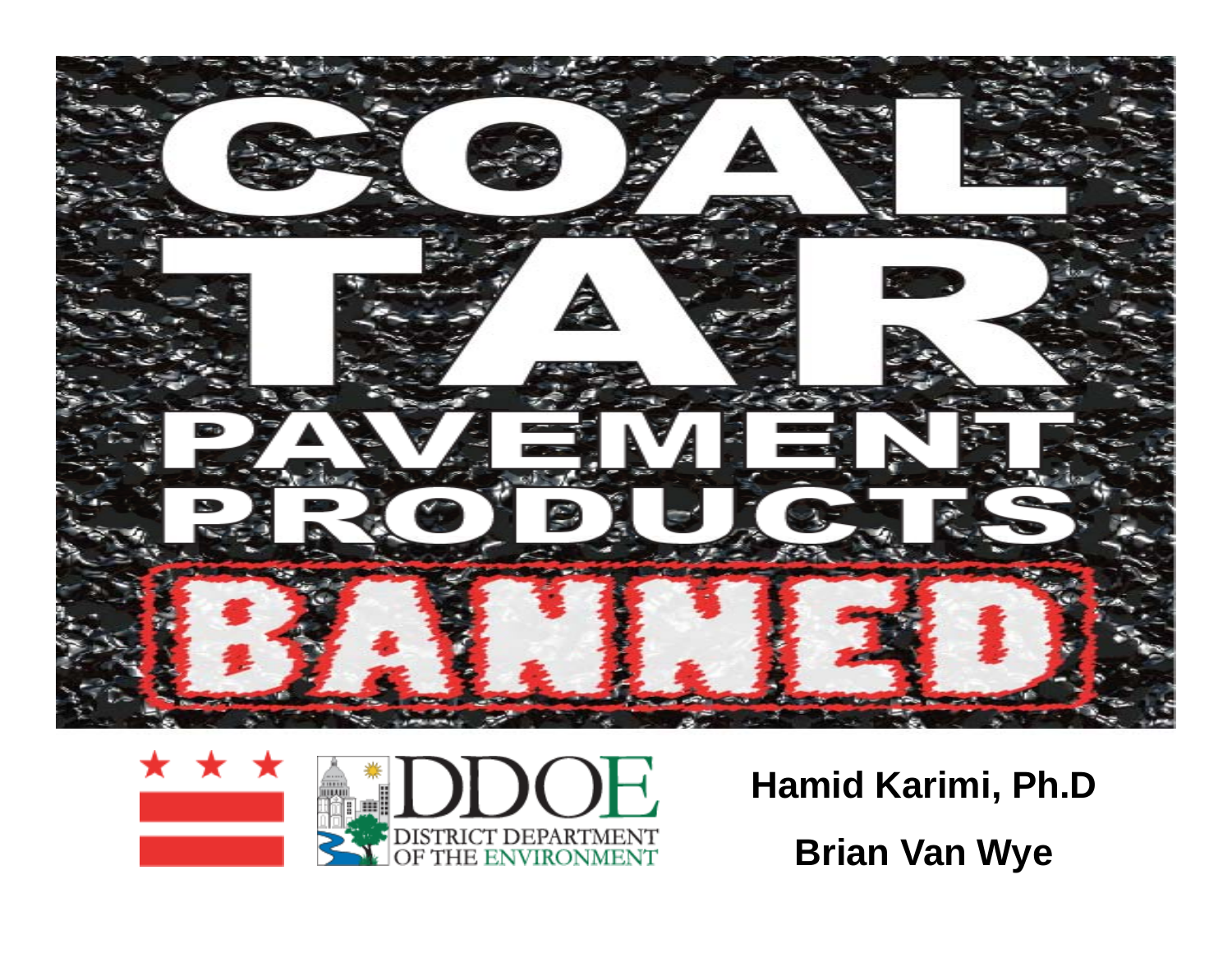## **PAHs in District Waters**

•1996 Tribs of Anacostia River and Rock Creek listed as impaired for organics, including PAHs.

•1998 DC Portion of main stem of Anacostia River listed as impaired for organics, including PAHs.



In a 2004 study, FWS researchers linked PAHs to liver and skin tumors in as many as 2/3 of brown bullhead catfish in the Anacostia River.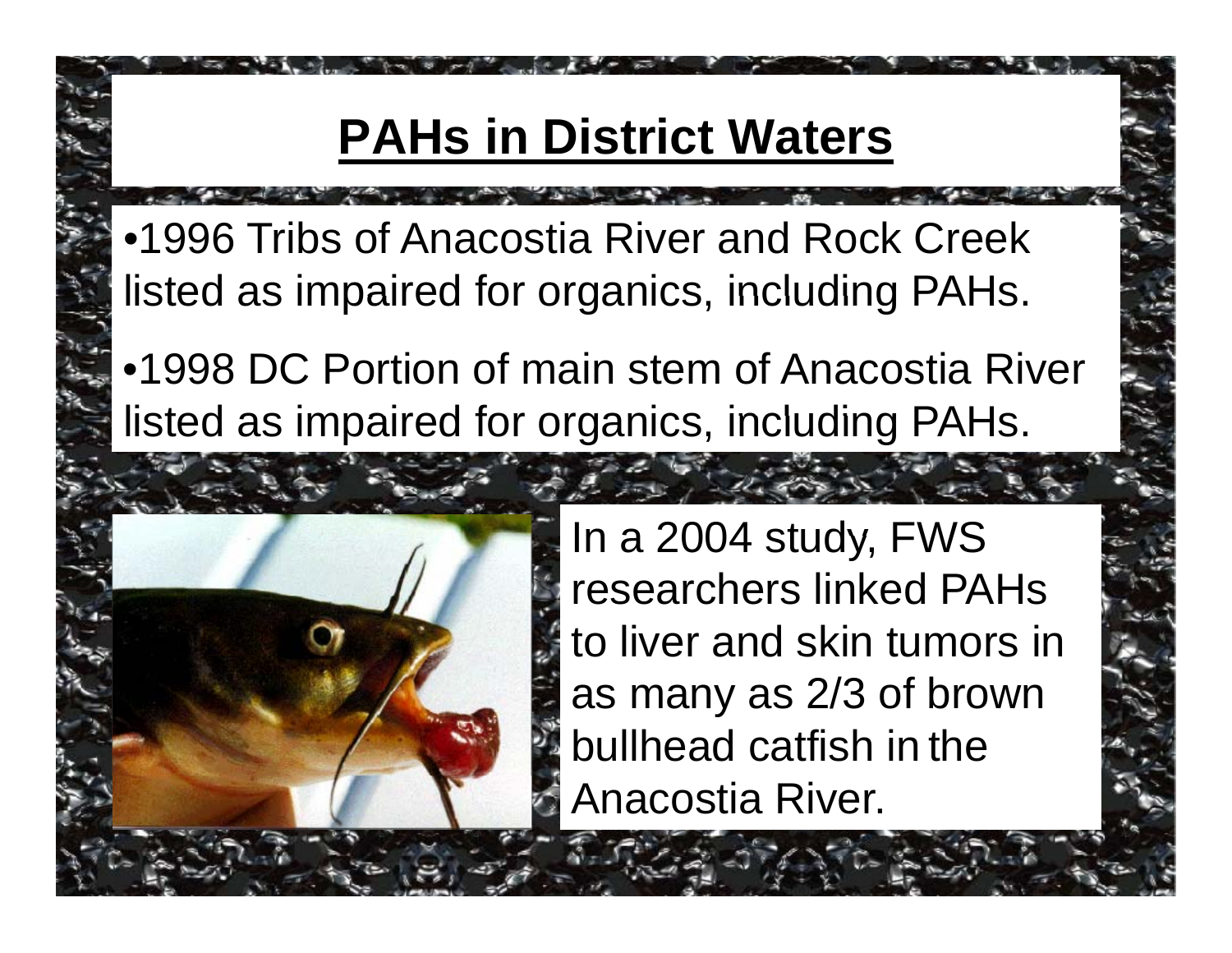# **Ban as Low Hanging Fruit**

- •Ongoing District and national efforts to control PAH sources, but persistent problem.
- •Growing body of research from Austin, USGS, NYAS, etc. demonstrated coal tar sealants are a significant source of PAHs.
- •Coal tar sealant is used in the District and there are alternatives.
- Ban is relatively easy opportunity to control a significant source of PAHs.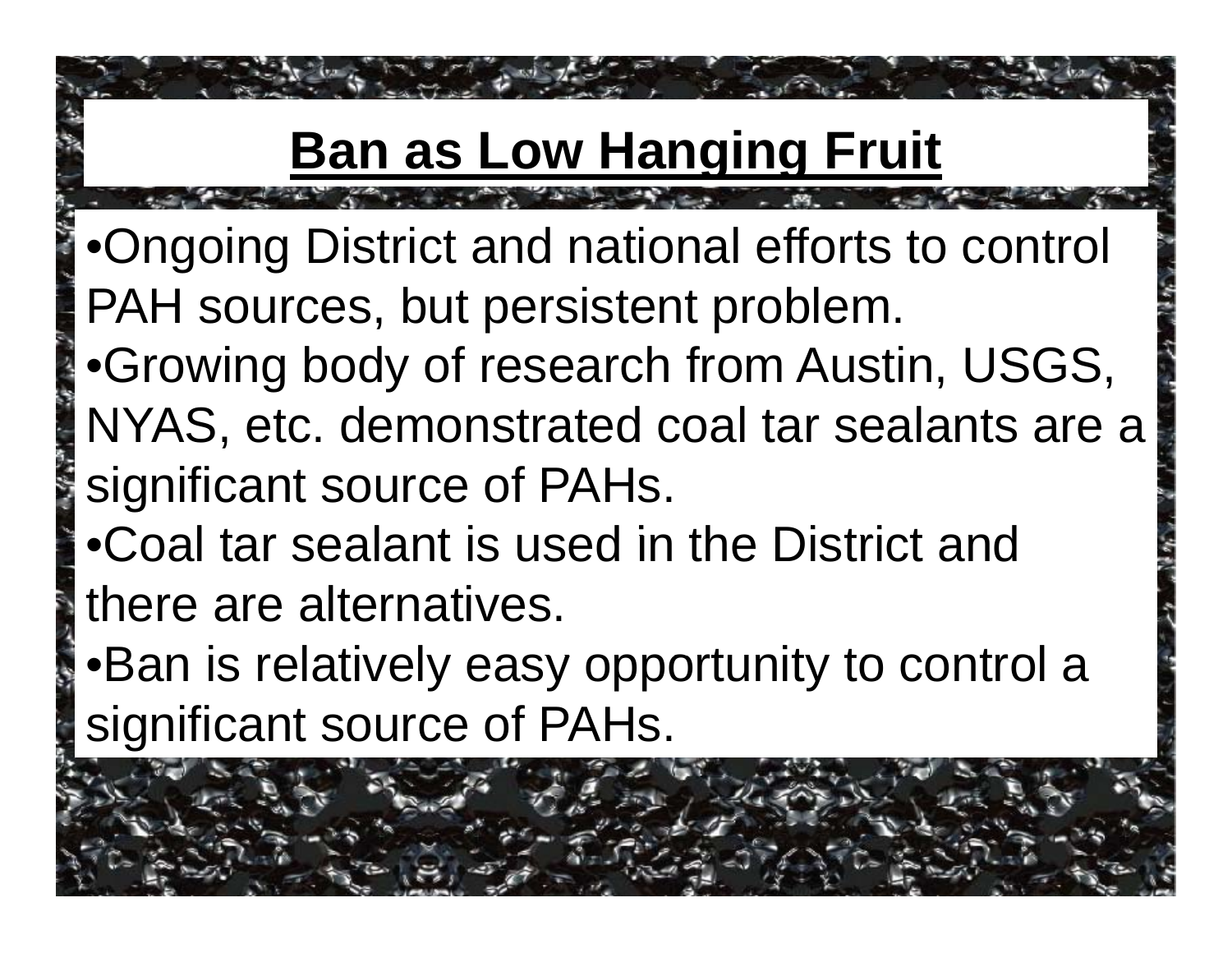# **District's Ban**

Effective July 1, 2009, it is illegal to sell, use, or permit to be used on one's property coaltar pavement products (e.g. pavement sealant) in the District of Columbia, subject to a daily fine of up to  $$2,500$ .

(Comprehensive Stormwater Management Enhancement Amendment Act of 2008, L17-0371)

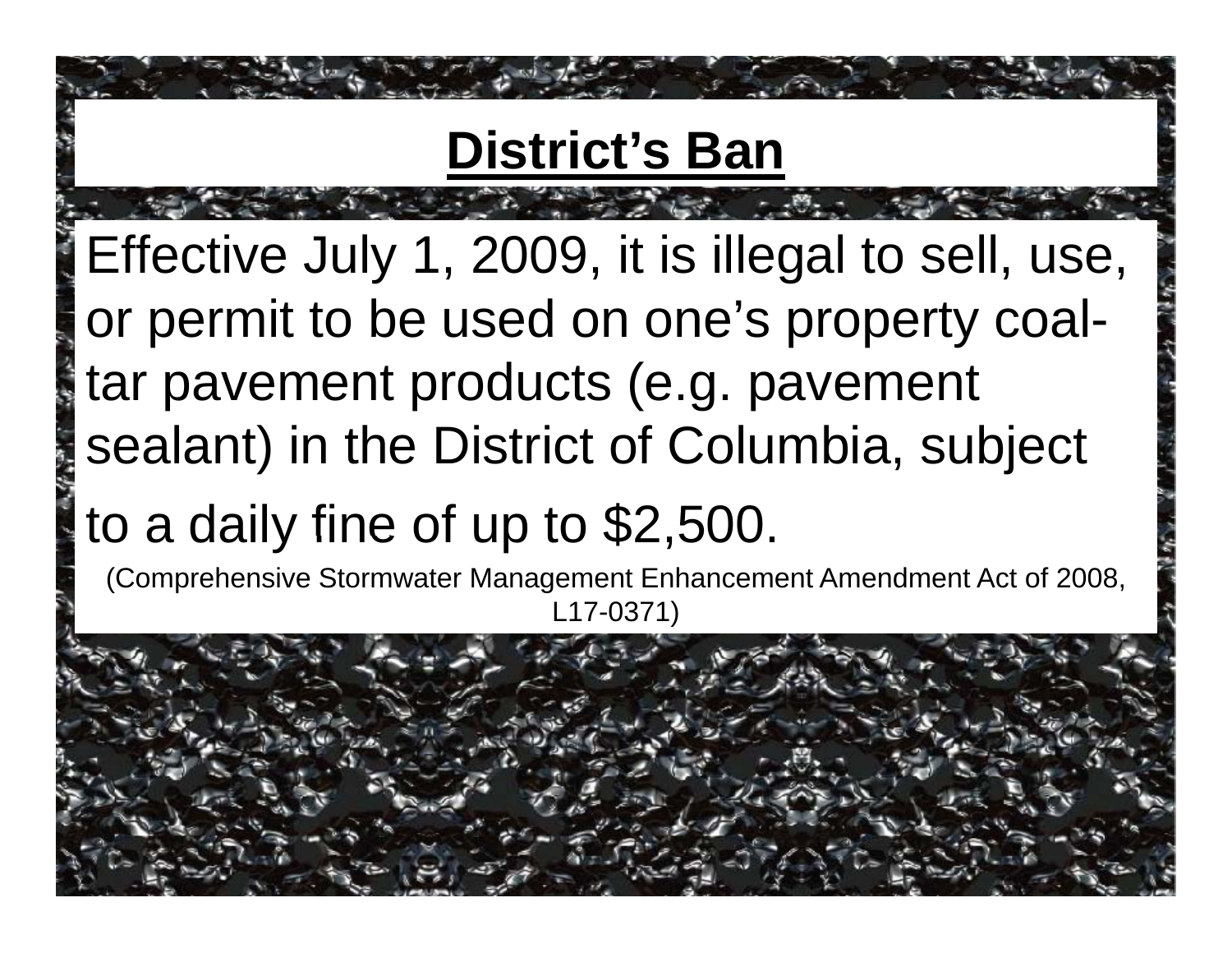## **Implementation**

•Many, including property owners, aren't familiar with coal tar pavement products.

•DDOE initially focused on Outreach and Compliance Assistance and is expanding emphasis on Inspection and Enforcement.

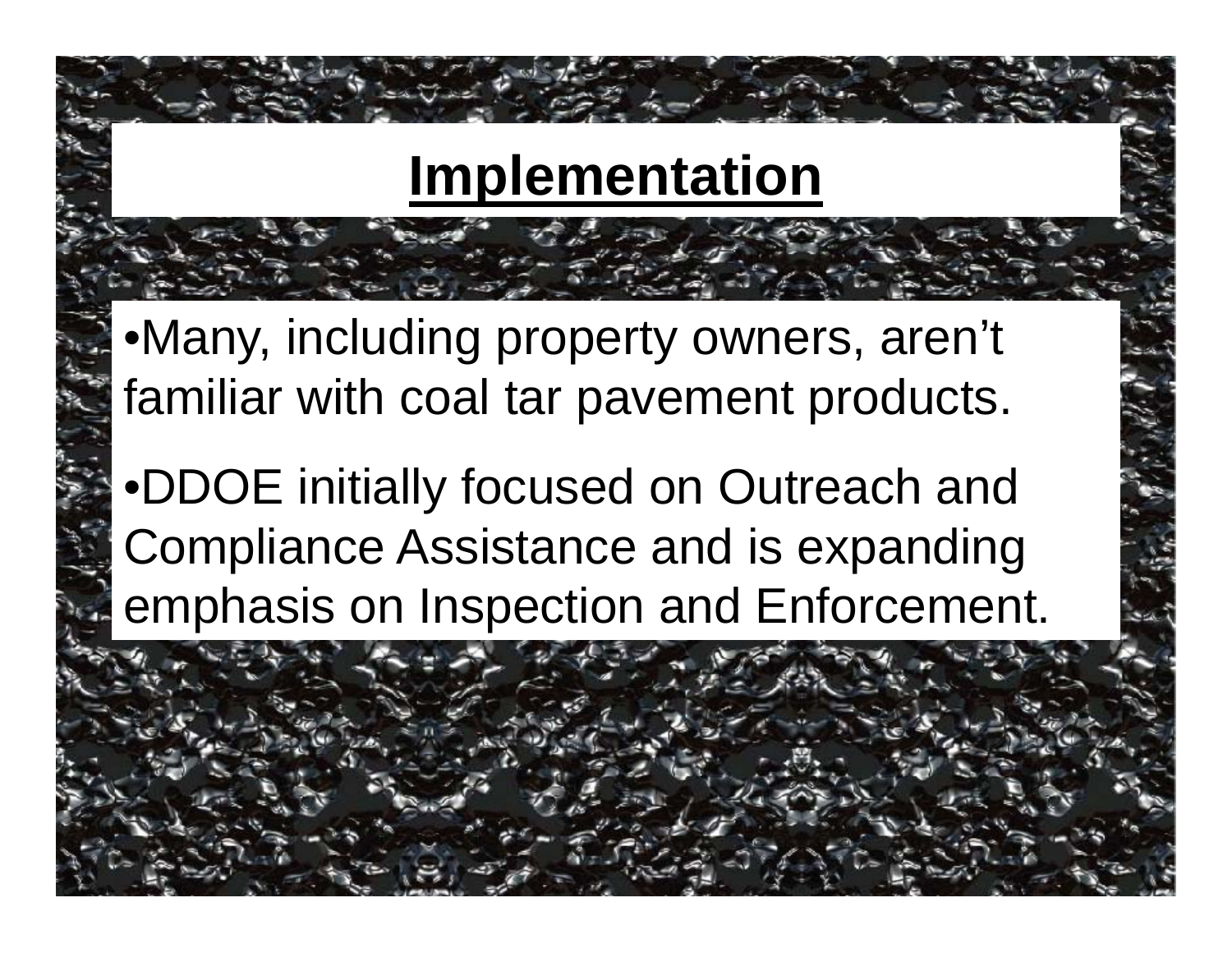# **Implementation - Outreach**

- •District agencies letter, brochure, other
- •Utilities –– letter, brochure
- •Distributors in Metro area letter, brochure
- •Contractors letter, brochure, permit center
- •Properties w/Paved Surfaces postcard
- •Pvmt Ass'ns Requests to alert membership
- •District Webpage ddoe.dc.gov/coaltarban
- •Mayor's Citywide Call Center – 311
- •District press release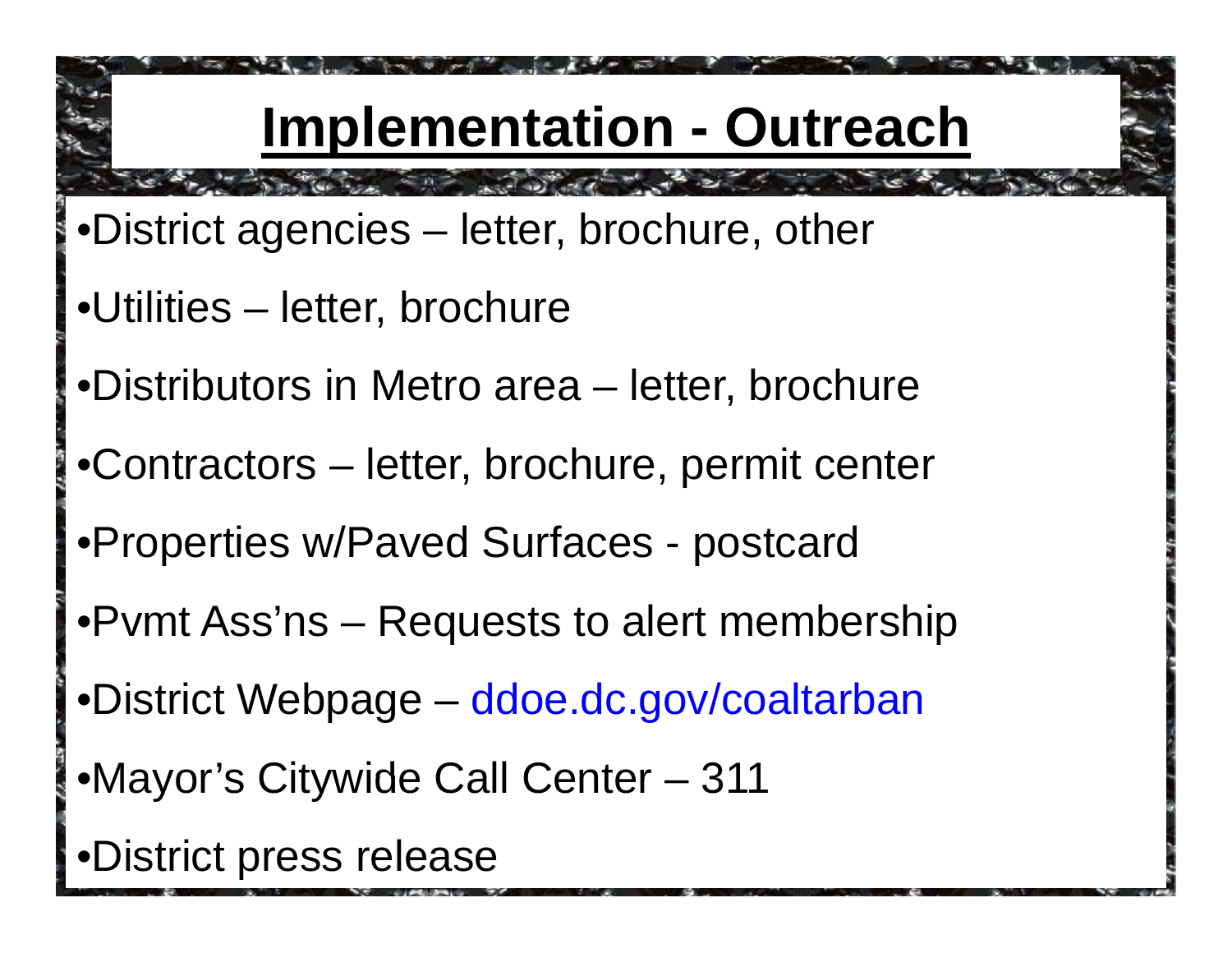**Implementation – Insp. & Enforcmt.**

- •Response to potential violations identified by field staff and citizens
- •GIS analysis to prioritize inspection of large paved surfaces and other priority areas
- •Inspections at District distributors
- •Using field test, info from property owner and/or contractor, lab analysis
- •Enforcement Fine and removal of sealant applied in violation of ban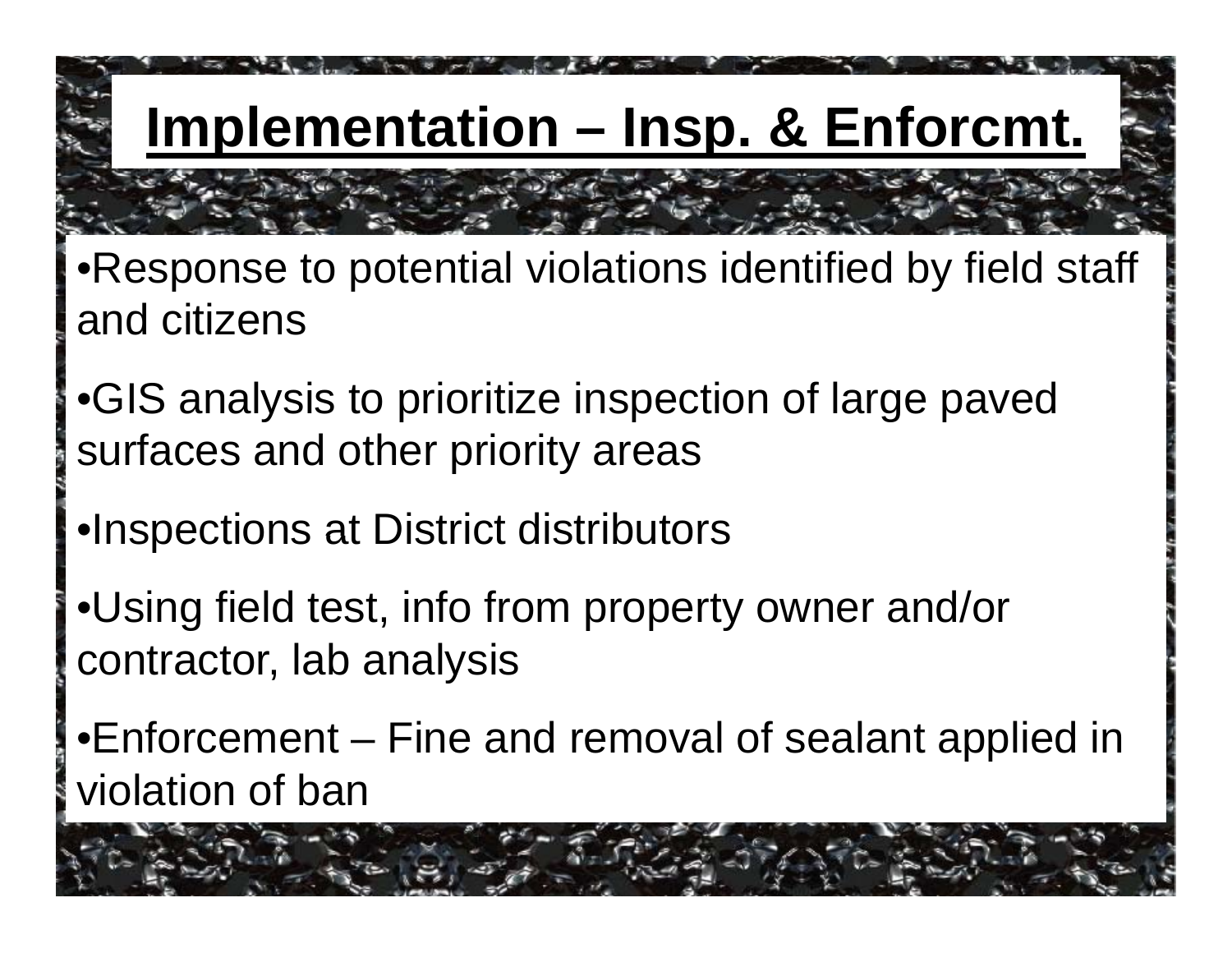# **Issues to Consider**

### •Upstream sources

• Additional monitoring and analysis on Anacostia R. to improve understanding in DC and u pstream & to track long-term impact of ban

•Additional analysis to improve understandin g of human health impacts